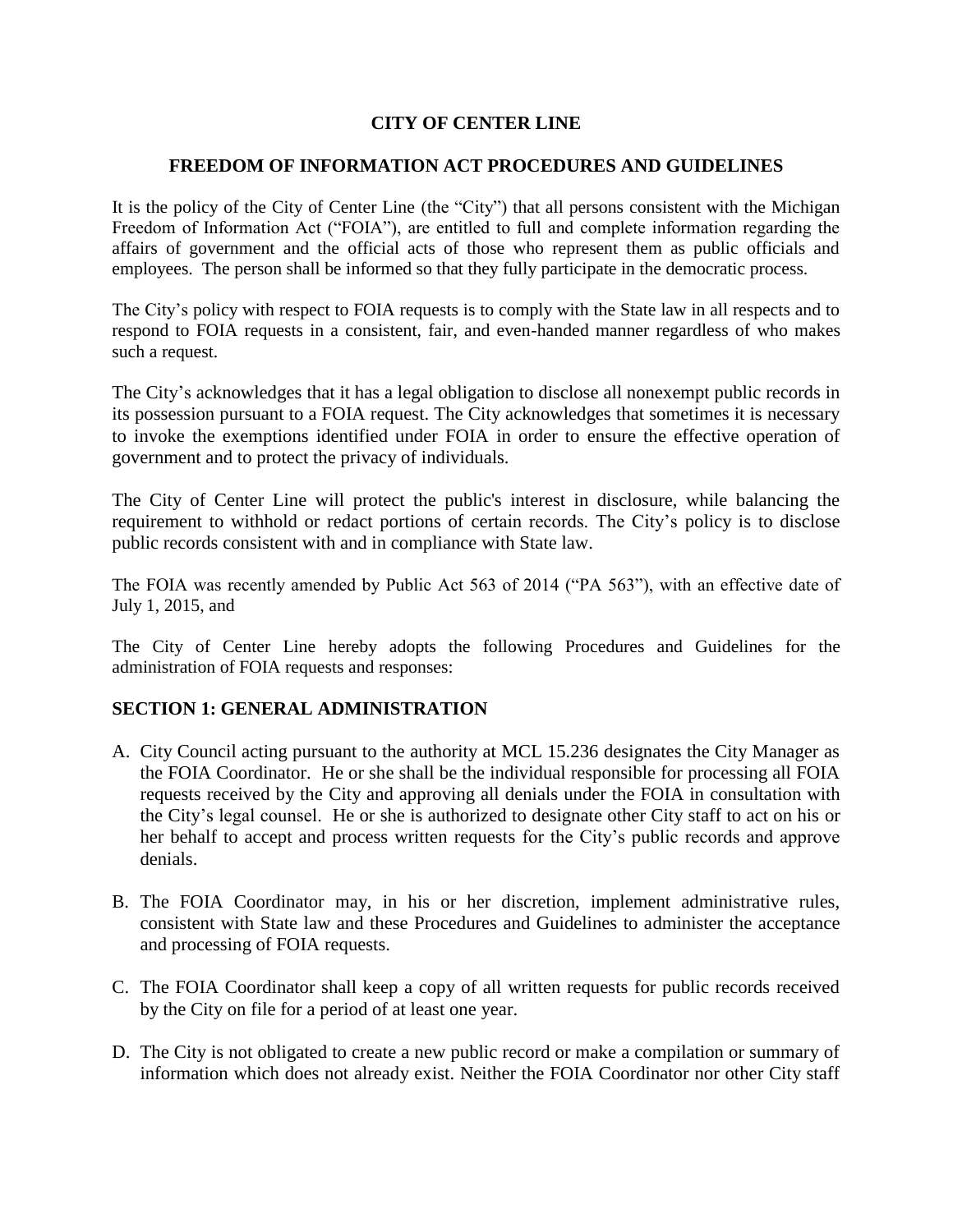are obligated to provide answers to questions contained in requests for public records or regarding the content of the records themselves.

- E. The City will make these Procedures and Guidelines and the Written Public Summary publicly available without charge
- F. A copy of these Procedures and Guidelines and the City's Written Public Summary must be publicly available by providing free copies upon request by visitors at the City Clerk's Office.
- G. These Procedures and Guidelines and the City's Written Public Summary will be maintained on the City's website at: **www.centerline,gov** so a link to those documents will be provided in lieu of providing paper copies of those documents.

## **SECTION 2: FOIA REQUESTS**

- A. A person requesting to inspect or obtain copies of public records prepared, owned, used, possessed or retained by City of Center Line must do so in writing. The request must sufficiently describe a public record so as to enable City personnel to identify and find the requested public record. No specific form to submit a request for a public record is required. However the FOIA Coordinator may make available a FOIA Request Form for use by the public.
- B. Written requests for public records may be submitted to the City of Center Line in person or by mail. Requests may also be submitted electronically by facsimile and e-mail. Requests that are received by City personnel shall be promptly forwarded to the FOIA Coordinator for processing.
- C. If a request for a public record is received by facsimile or e-mail, the request is deemed to have been received on the following business day. If a request is sent by e-mail and delivered to a spam or junk-mail folder, the request is not deemed received until 1 day after the FOIA Coordinator first becomes aware of the request. The FOIA Coordinator shall note both the date the request was delivered to the spam or junk-mail folder and the date the FOIA Coordinator became aware of the request.
- D. A person may request that public records be provided on non-paper physical media, electronically mailed or other otherwise provided to him or her in lieu of paper copies. The City will comply with the request only if it possesses the necessary technological capability to provide records in the requested non-paper physical media format.
- E. A person who makes a verbal, non-written request for information believed to be available on the City's website, where practicable and to the best ability of the employee receiving the request, shall be informed of the pertinent website address.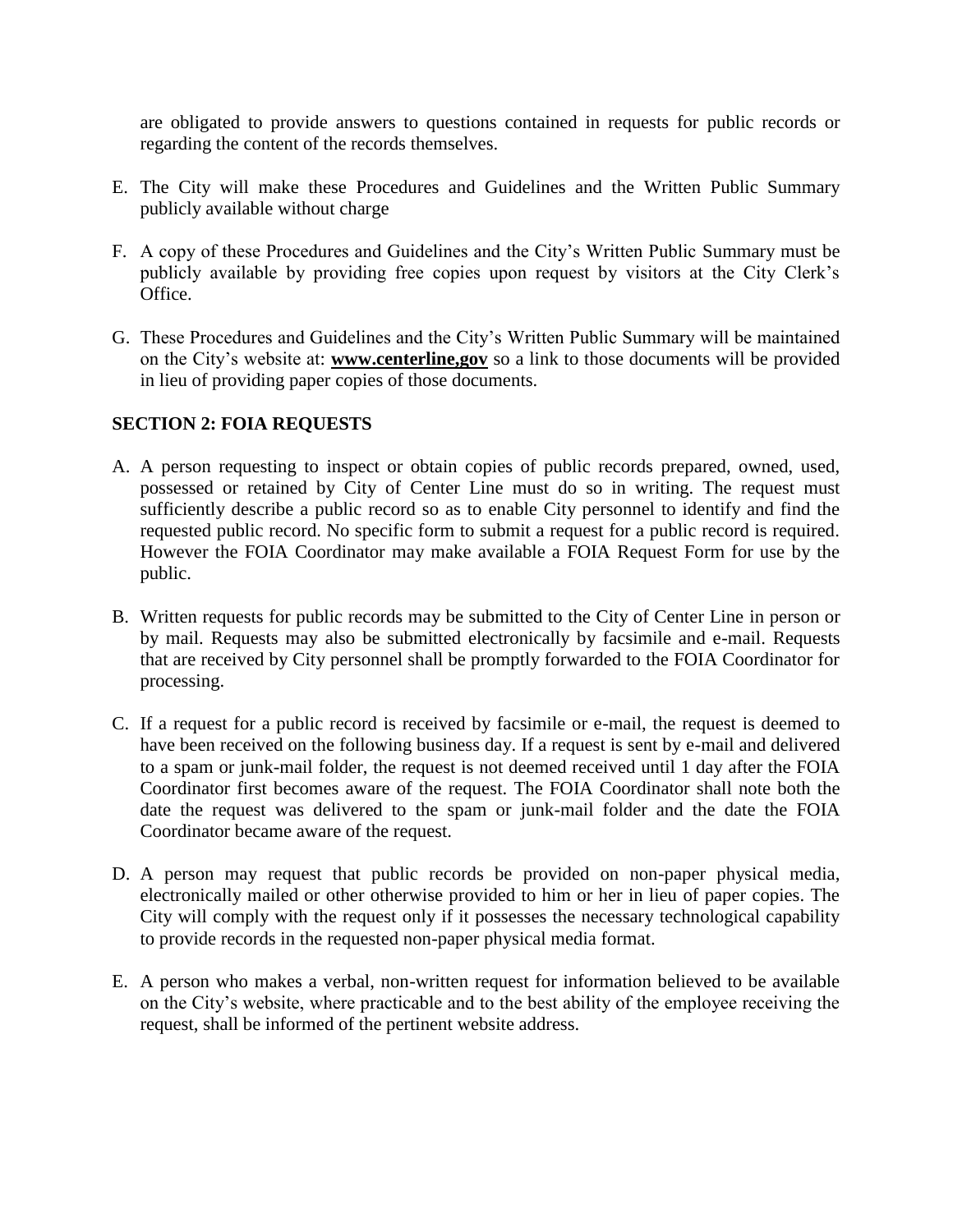F. A person serving a sentence of imprisonment in a local, state or federal correctional facility is not entitled to submit a request for a public record. The FOIA Coordinator will deny all such requests.

# **SECTION 3: PROCESSING A FOIA REQUEST**

- A. Responding to the FOIA Request
	- 1) Within 5 business days of receipt of a FOIA request the City will issue a response, unless otherwise agreed to in writing by the person making the request. The City will respond to the request in one of the following ways:
		- Granting the request;
		- Issuing a written notice denying the request;
		- Granting the request in part and issue a written notice denying in part the request;
		- Issuing a notice indicating that due to the nature of the request the City needs an additional 10 business days to respond (only one such extension is permitted); or
		- Issuing a written notice indicating that the public record requested is available at no charge on the City's website.
	- 2) If the request is granted, or granted in part, the FOIA Coordinator will require that payment be made in full for the allowable fees associated with responding to the request before the public record is made available. The FOIA Coordinator shall provide a detailed itemization of the allowable costs incurred to process the request to the person making the request. A copy of these Procedures and Guidelines shall be provided to the requestor with the response to a written request for public records, provided however, that if these Procedures and Guidelines, and its Written Public Summary are maintained on the City's website, then a website link to those documents may be provided in lieu of providing paper copies.
	- 3) If the cost of processing a FOIA request is \$50.00 or less, the requester will be notified of the amount due and where the documents can be obtained.
	- 4) If the estimated cost of processing a FOIA request is expected to exceed \$50.00, or if the requester has not fully paid for a previously granted request, the City will require a goodfaith deposit before processing the request. In making the request for a good-faith deposit the FOIA Coordinator shall provide the requester with a detailed itemization of the allowable costs estimated to be incurred by the City to process the request and also provide a best efforts estimate of a time frame it will take the City to provide the records to the requester upon receipt of the required deposit. The best efforts estimate shall be nonbinding on the City, but will be made in good faith and will strive to be reasonably accurate, given the nature of the request in the particular instance, so as to provide the requested records in a manner based on the public policy expressed by Section 1 of the FOIA.
	- 5) The City shall provide reasonable facilities and opportunities for persons to examine and inspect public records during normal business hours. The FOIA Coordinator is authorized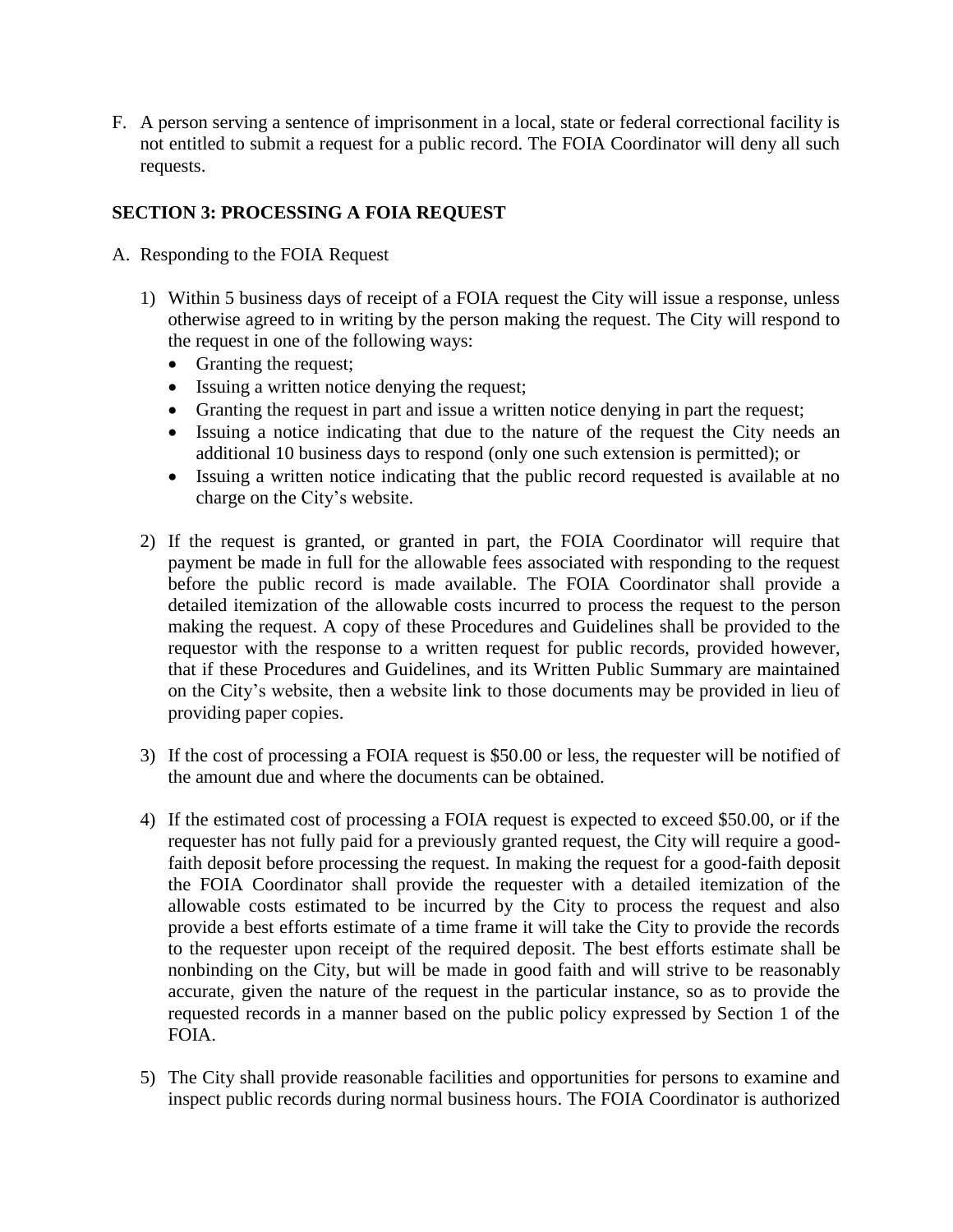to promulgate rules regulating the manner in which records may be viewed so as to protect City records from loss, alteration, mutilation or destruction and to prevent excessive interference with normal business operations of the City.

6) The FOIA Coordinator shall, upon written request, furnish a certified copy of a public record to the person requesting the public record.

#### B. Denial of FOIA Request

- 1) If the request is denied or denied in part, the FOIA Coordinator will issue a written Notice of Denial which shall provide, as applicable:
	- An explanation why a requested public record is exempt from disclosure; or
	- A certificate that the requested record does not exist under the name or description provided by the requester, or another name reasonably known by the City; or
	- An explanation or description of the public record or information within a public record that is separated or deleted from the public record; and
	- An explanation of the person's right to submit an appeal of the denial to either City Council or seek judicial review in the Macomb County Circuit Court; and
	- An explanation of the right to receive attorneys' fees, costs, and disbursements as well actual or compensatory damages, and punitive damages of up to \$1,000, should the requester prevail in Circuit Court.
	- The Notice of Denial shall be signed by the FOIA Coordinator.
- 2) If a request does not sufficiently describe a public record, the FOIA Coordinator may, in lieu of issuing a Notice of Denial indicating that the request is deficient, seek clarification or amendment of the request by the person making the request. Any clarification or amendment will be considered a new request subject to the timelines provided under the FOIA.

## **SECTION 4: DEPOSIT REQUIREMENTS**

- A. If the fee estimate is expected to exceed \$50.00 based on a good-faith calculation by the FOIA Coordinator, the requester will be asked to provide a deposit not exceeding one-half of the total estimated fee.
- B. If a request for public records is from a person who has not fully paid the City for copies of public records made in fulfillment of a previously granted written request, the FOIA Coordinator will require a deposit of 100% of the estimated processing fee before beginning to search for a public record for any subsequent written request by that person when all of the following conditions exist:
	- 1) the final fee for the prior written request is not more than 105% of the estimated fee;
	- 2) the public records made available contained the information sought in the prior written request and remain in the City's possession;
	- 3) the public records were made available to the individual, subject to payment, within the time frame estimated by the City to provide the records;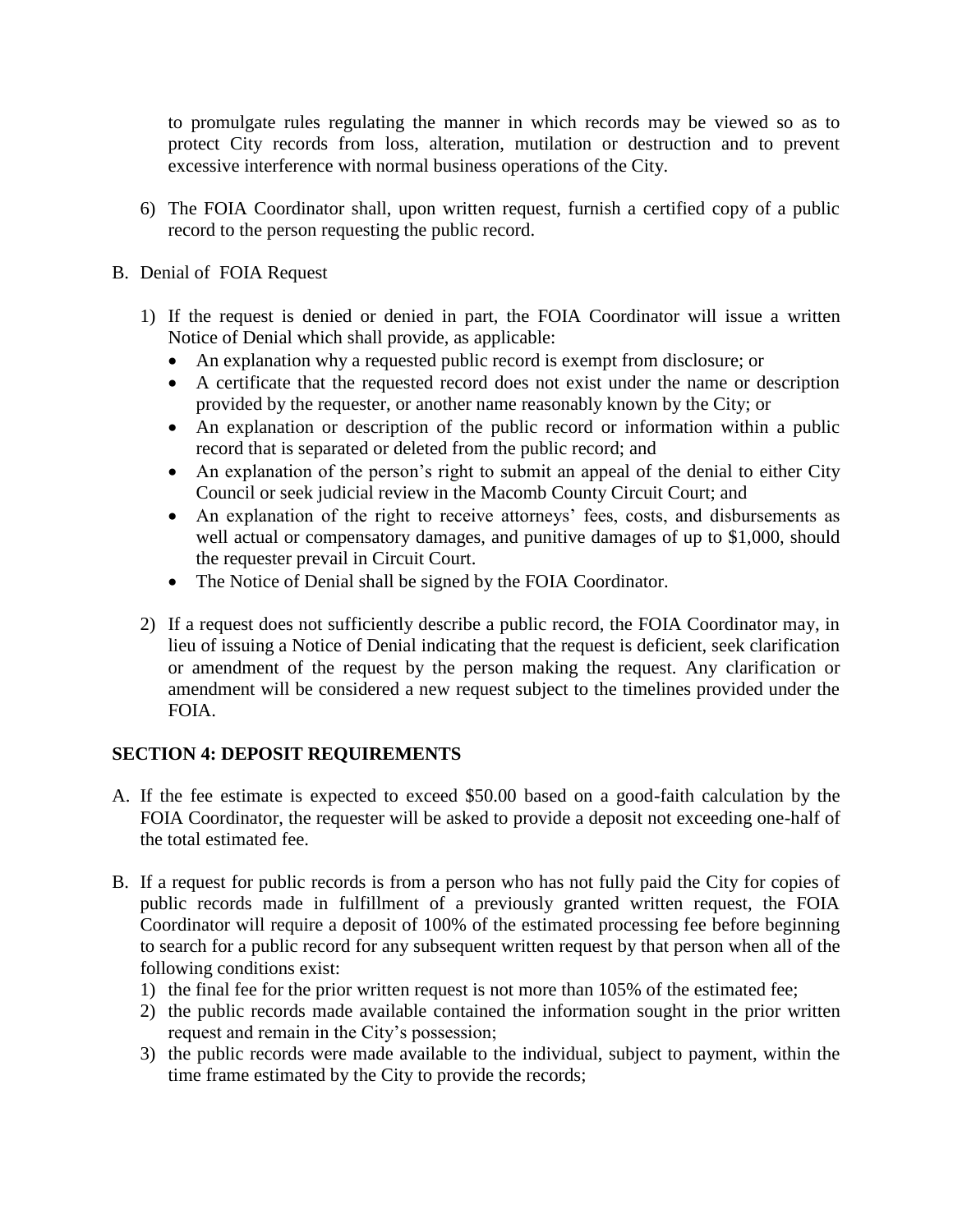- 4) 90 days have passed since the FOIA Coordinator notified the individual in writing that the public records were available for pickup or mailing;
- 5) the individual is unable to show proof of prior payment to the City; and
- 6) the FOIA Coordinator has calculated a detailed itemization that is the basis for the current written request's increased estimated fee deposit.
- C. The FOIA Coordinator will not require an estimated 100% fee deposit if any of the following apply:
	- 1) the person making the request is able to show proof of prior payment in full to the City;
	- 2) the City is subsequently paid in full for the applicable prior written request; or
	- 3) 365 days have passed since the person made the written request for which full payment was not remitted to the City.

## **SECTION 5: CALCULATION OF FEES**

- A. A fee will not be charged for the cost of search, examination, review and the deletion and separation of exempt from nonexempt information unless failure to charge a fee would result in unreasonably high costs to the City because of the nature of the request in the particular instance, and the City specifically identifies the nature of the unreasonably high costs.
- B. The following factors shall be used to determine an unreasonably high cost to the City:
	- 1) The particular request incurs costs greater than incurred from the typical or usual request received by the City.
	- 2) Volume of the public record requested
	- 3) Amount of time spent to search for, examine, review and separate exempt from nonexempt information in the record requested.
	- 4) The available staffing to respond to the request.
	- 5) Any other similar factors identified by the FOIA Coordinator in responding to the particular request.
- C. The City may charge for the following costs associated with processing a FOIA request:
	- 1) Labor costs directly associated with searching for, locating and examining a requested public record.
	- 2) Labor costs associated with a review of a record to separate and delete information exempt from disclosure of information which is disclosed.
	- 3) The actual cost of computer discs, computer tapes or other digital or similar media.
	- 4) The cost of duplication or publication, not including labor, of paper copies of public records.
	- 5) The cost of labor associated with duplication or publication, including making paper copies, making digital copies or transferring digital public records to non-paper physical media or through the Internet or other electronic means.
	- 6) The actual cost of mailing or sending a public record.
- D. Labor costs will be calculated based on the following requirements:
	- 1) All labor costs will be estimated and charged in 15 minute increments with all partial time increments rounded down.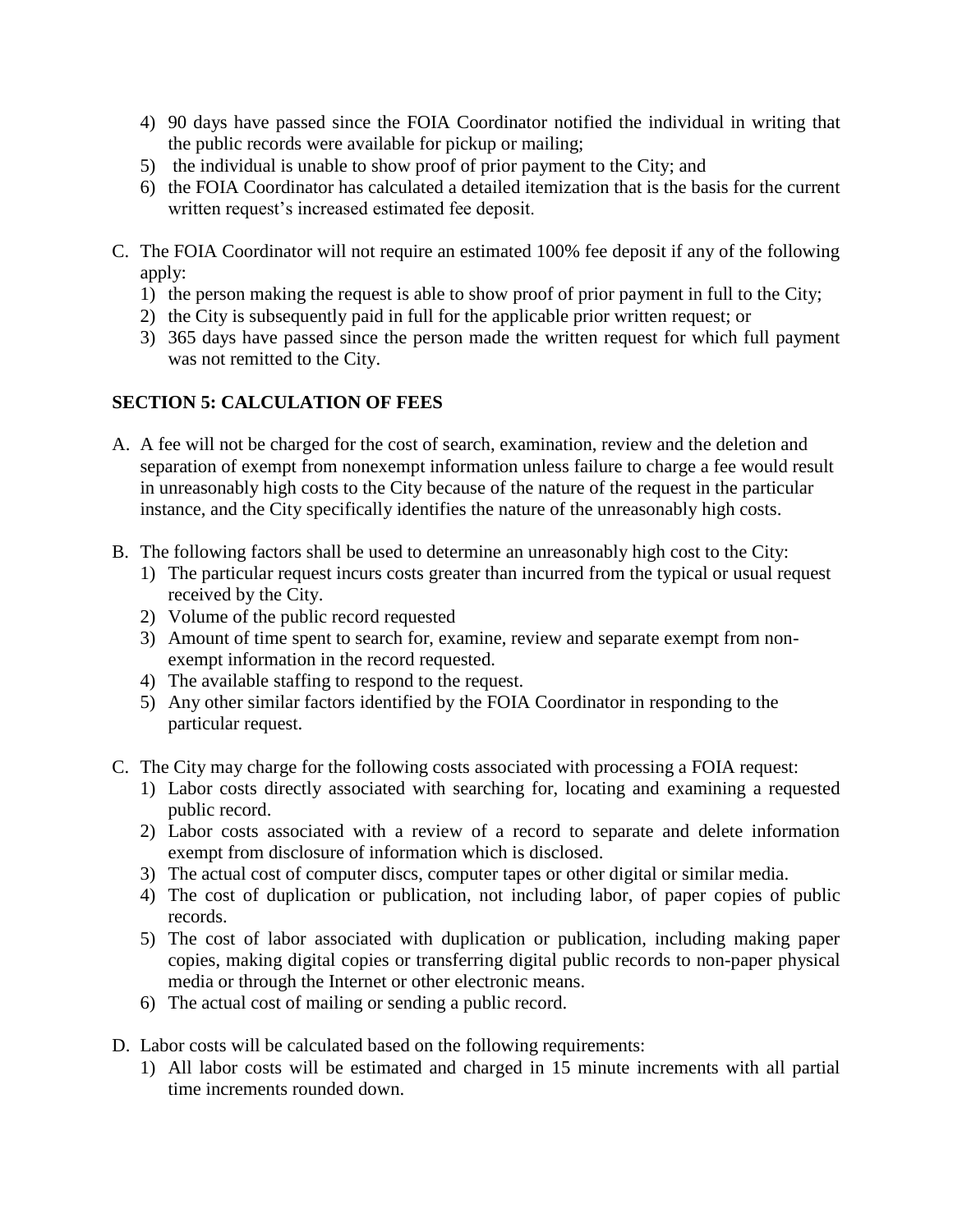- 2) The cost of labor directly associated with duplication, publication or transferring records to non-paper physical media can be charged in time increments of the public body's choosing with all partial increments rounded down.
- 3) Labor costs will be charged at the hourly wage of the lowest-paid City employee capable of doing the work in the specific fee category, regardless of who actually performs work.
- 4) If using contract or outside labor to separate and delete exempt material from non-exempt material, the public body must clearly note the name of person or firm who does the work and the labor cost may not exceed an amount 6 times the state minimum hourly wage.
- 5) Labor costs will also include a charge to cover or partially cover the cost of fringe benefits. The City may add up to 50% to the applicable labor charge amount to cover or partially cover the cost of fringe benefits, but in no case may it exceed the actual cost of fringe benefits.
- 6) Overtime wages will not be included in labor costs unless agreed to by the requestor; overtime costs will not be used to calculate the fringe benefit cost.
- E. The cost to provide records on non-paper physical media when so requested will be based on the following requirements:
	- 1) Computer disks, computer tapes or other digital or similar media will be at the actual and most reasonably economical cost for the non-paper media.
	- 2) This cost will only be assessed if the City has the technological capability necessary to provide the public record in the requested non-paper physical media format.
	- 3) In order to ensure the integrity and security of the City's technological infrastructure, the City will procure any requested non-paper media and will not accept non-paper media from the requestor.
- F. The cost to provide paper copies of records will be based on the following requirements:
	- 1) Paper copies of public records made on standard letter  $(8 \frac{1}{2} \times 11)$  or legal  $(8 \frac{1}{2} \times 14)$ sized paper will not exceed \$.10 per sheet of paper. Copies for non-standard sized sheets of paper will reflect the actual cost of reproduction.
	- 2) The City may provide records using double-sided printing, if available.
- G. The cost to mail records to a requester will be based on the following requirements:
	- 1) The actual cost to mail public records using a reasonably economical and justified means.
	- 2) The City shall charge for the least expensive form of postal delivery confirmation
	- 3) No cost will be made for expedited shipping or insurance unless requested.
- H. If the FOIA Coordinator does not respond to a written request in a timely manner, the following shall be required:
	- 1) Reduce the labor costs by 5% for each day the City exceeds the time permitted under FOIA up to a 50% maximum reduction, if any of the following applies:
		- The late response was willful and intentional.
		- The written request, within the first 250 words of the body of a letter facsimile, e-mail or e-mail attachment conveyed a request for information.
		- The written request specifically included the words, characters, or abbreviations for "freedom of information", "information", "FOIA", "copy" or a recognizable misspelling of such, or legal code reference to MCL 15.231, et seq. or 1976 Public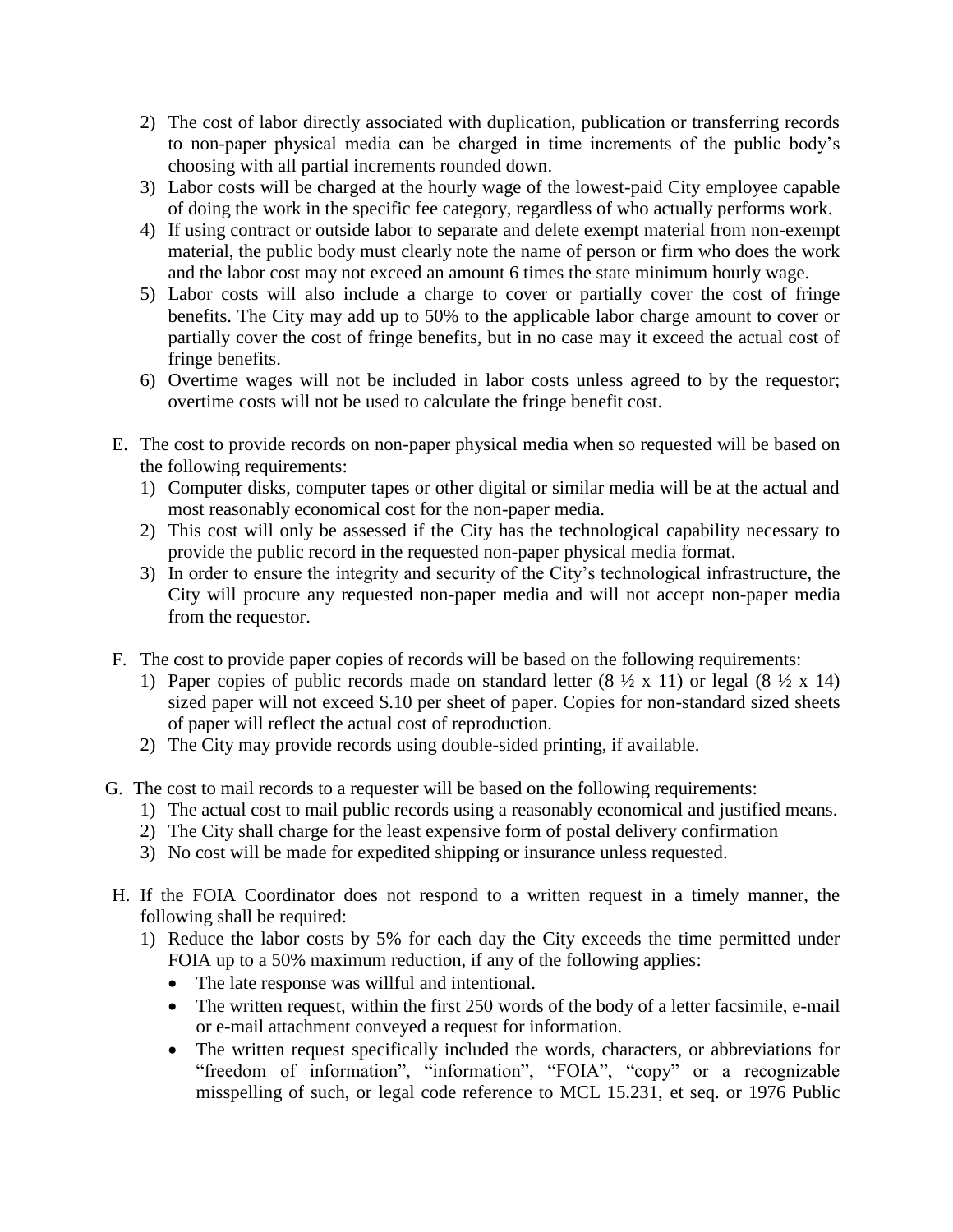Act 442 on the front of an envelope or in the subject line of an e-mail, letter or facsimile cover page.

2) Fully note the charge reduction in the Detailed Itemization of Costs Form.

## **SECTION 6: WAIVER OF FEES**

- A. The cost of the search for and copying of a public record may be waived or reduced if in the sole judgment of the FOIA Coordinator a waiver or reduced fee is in the public interest because such can be considered as primarily benefitting the general public.
- B. The FOIA Coordinator will waive the first \$20.00 of the processing fee for a request if the person requesting a public record submits an affidavit stating that they are:
	- 1) indigent and receiving specific public assistance; or
	- 2) if not receiving public assistance stating facts demonstrating an inability to pay because of indigency.
- C. An individual is not eligible to receive the waiver if:
	- 1) the requester has previously received discounted copies of public records from the City twice during the calendar year; or
	- 2) the requester requests information in connection with other persons who are offering or providing payment to make the request.
- D. A nonprofit organization designated by the State to carry out activities under the Developmental Disabilities Assistance and Bill of Rights Act of 2000, Public Law 106-402, and the Protection and Advocacy for Individuals with Mental Illness Act, Public Law 99- 319, or their successors, if the request meets all of the following requirements:
	- 1) is made directly on behalf of the organization or its clients;
	- 2) is made for a reason wholly consistent with the provisions of federal law under Section 931 of the Mental Health Code, 1974 PA 258 [MCL § 330.1931]; and
	- 3) is accompanied by documentation of its designation by the State, if requested by the City.

# **SECTION 7: APPEAL OF A DENIAL OF A PUBLIC RECORD**

- A. When a requester believes that all or a portion of a public record has not been disclosed or has been improperly exempted from disclosure, he or she may file an appeal of the denial with City Council. The appeal must be in writing, specifically state the word "appeal" and identify the reason or reasons the requester is seeking a reversal of the denial.
- B. City Council is not considered to have received a written appeal until the first regularly scheduled meeting following the submission of the appeal.
- C. Within 10 business days of receiving the appeal City Council will respond in writing in one of the following ways:
	- 1) Reverse the disclosure denial;
	- 2) Uphold the disclosure denial;
	- 3) Reverse the disclosure denial in part and uphold the disclosure denial in part; or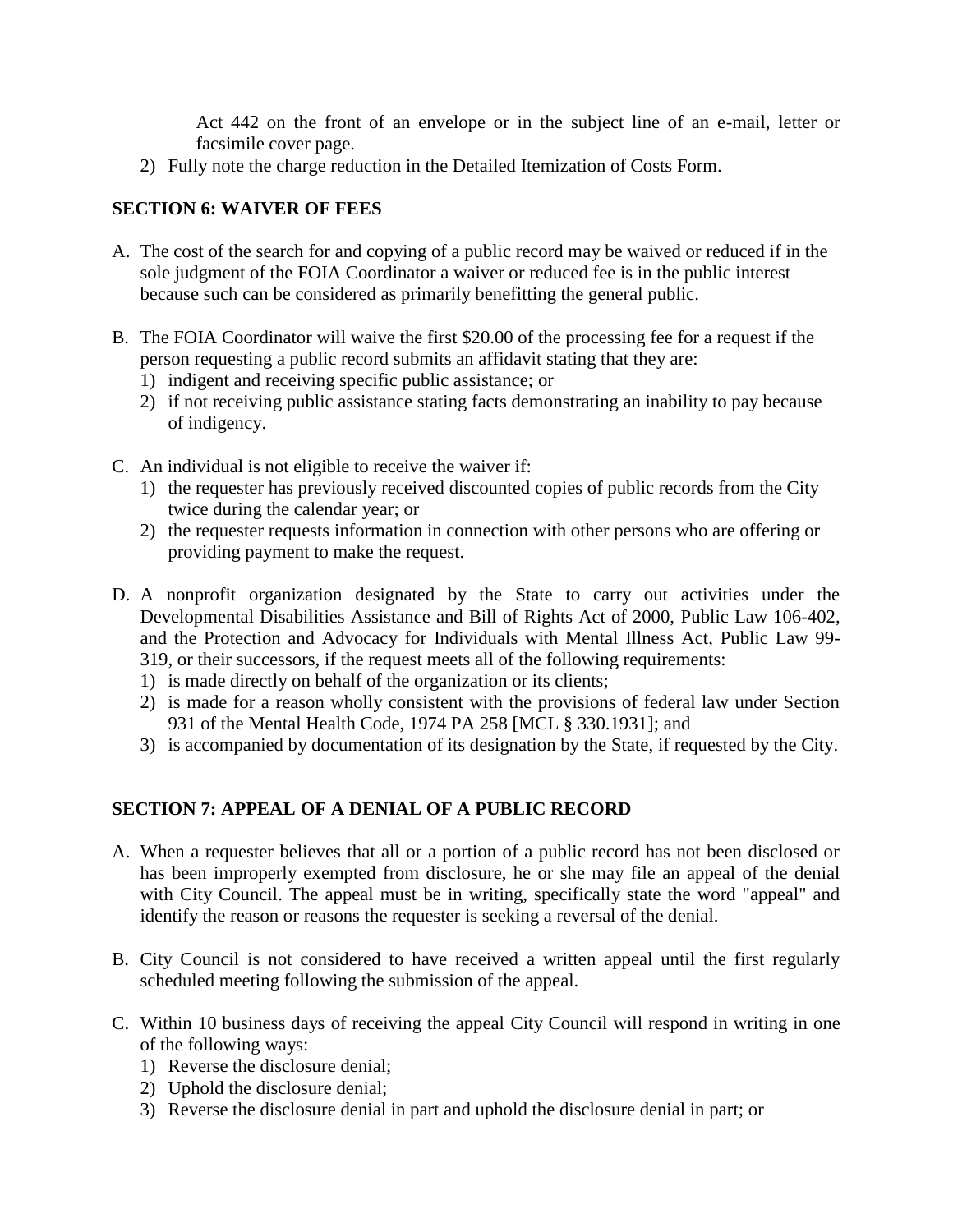- 4) Under unusual circumstances, issue a notice of extension for not more than 10 business days to respond to the appeal.
- D. Regardless of whether a requester submitted an appeal of a denial to City Council, he or she may file a civil action in Macomb County Circuit Court within 180 days after the City's final determination to deny the request.
- E. If the court determines that the public record is not exempt from disclosure, the court will award the appellant reasonable attorneys' fees, costs and disbursements. If the court determines that the appellant prevails only in part, the court in its discretion may award all or an appropriate portion of reasonable attorneys' fees, costs and disbursements.
- F. If the court determines that the City arbitrarily and capriciously violated the FOIA by refusing or delaying the disclosure of copies of a public record, it shall award the appellant punitive damages in the \$1,000.

## **SECTION 8: APPEAL OF AN EXCESSIVE FOIA PROCESSING FEE**

- A. If a requester believes that the fee charged by the City to process a FOIA request exceeds the amount permitted by state law, he or she must first submit a written appeal for a fee reduction to City Council. The appeal must be in writing, specifically state the word "appeal" and identify how the required fee exceeds the amount permitted.
- B. City Council is not considered to have received a written appeal until the first regularly scheduled meeting following the submission of the appeal.
- C. Within 10 business days after receiving the appeal, City Council will respond in writing by:
	- 1) waiving the fee;
	- 2) reducing the fee with a written determination indicating the specific basis that supports the remaining fee, accompanied by a certification by City Council that the statements in the determination are accurate and the reduced fee amount complies with these Procedures and Guidelines and Section 4 of the FOIA;
	- 3) upholding the fee with a written determination indicating the specific basis under Section 4 of the FOIA that supports the required fee, accompanied by a certification by City Council that the statements in the determination are accurate and the fee amount complies with these Procedures and Guidelines and Section 4 of the FOIA; or
	- 4) issuing a notice detailing the reason or reasons for extending for not more than 10 business days the period during which City Council will respond to the written appeal.
- D. Within 45 days after receiving notice of City Council's determination of a fee appeal, a requester may commence a civil action in Macomb County Circuit Court for a fee reduction. If a civil action is filed appealing the fee, the City is not obligated to complete the processing of the request for the public record at issue until the Court resolves the fee dispute.
- E. If the court determines that the City required a fee that exceeds the amount permitted, it shall reduce the fee to a permissible amount. If the appellant in the civil action prevails by